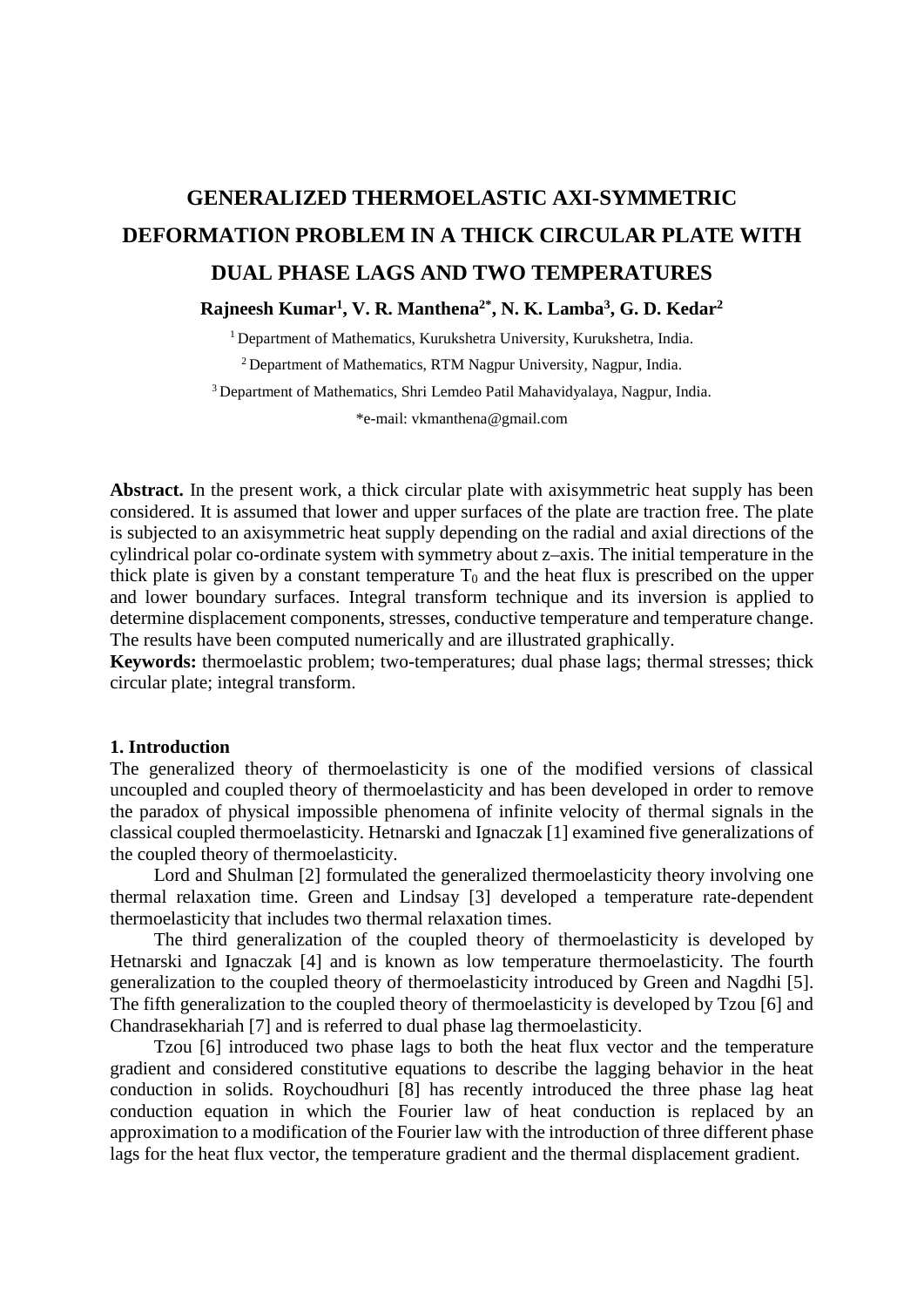Chen and Gurtin [9], Chen et al. [10] and Chen et al. [11] have formulated a theory of heat conduction in deformable bodies which depends upon two distinct temperatures, the conductive temperature  $\varphi$  and the thermodynamical temperature T. For time independent situations, the difference between these two temperatures is proportional to the heat supply, and in absence of heat supply, the two temperatures are identical. For time dependent problems, the two temperatures are different, regardless of the presence of heat supply. The two temperatures *,*  $\varphi$  *and the strain are found to have representations in the form of a travelling wave plus a* response, which occurs instantaneously throughout the body (Boley and Tolins [12]). Various investigators have studied different problems of thermoelastic dual and three phase lag models with two temperatures e.g. [13, 14, 15, 16, 17, 18, 19, 20]. Recently, Tripathi et al. [21] discussed generalized thermoelastic diffusion problem in a thick circular plate with axisymmetric heat supply.

Recently Kumar et. al [22] studied the effects of two temperatures and thermal phase lags in a thick circular plate. In this paper, we have extended the work of Kumar et. al. [22] and studied the axisymmetric deformation due to thermomechanical sources for dual phase lags in a thick circular plate with two temperatures.

**Basic Equations.** The constitutive relations, equations of motion, heat conduction in a homogeneous isotropic thermoelastic solid with dual phase lags and two temperatures in the absence of body forces, heat sources are:

$$
\sigma_{ij} = 2\mu e_{ij} + \delta_{ij}(\lambda_{ekk} - \beta_1 T) \tag{1}
$$

$$
(\lambda + \mu)\nabla(\nabla \cdot \mathbf{u}) + \mu \nabla^2 \mathbf{u} - \beta_1 \nabla = p \ddot{u}
$$
 (2)

$$
\left(1 + \tau_t \frac{\partial}{\partial t}\right) KT, \quad ij = \left(1 + \tau_q \frac{\partial}{\partial t} + \tau_q^2 \frac{\partial^2}{\partial t^2}\right) \left[\rho C_E \dot{T} + \beta_1 T_0 \dot{e}_{kk}\right]
$$
\n(3)

$$
T = (1 - a\nabla^2)\varphi,\tag{4}
$$

where  $\lambda$ ,  $\mu$  are Lame's constants,  $\rho$  is the density assumed to be independent of time,  $u_i$  are components of displacement vector u, K is the coefficient of thermal conductivity,  $C_E$  is the specific heat at constant strain, T is the absolute temperature of the medium,  $\sigma_{ij}$  and  $e_{ij}$  are the components of stress and strain respectively,  $e_{kk}$  is dilatation, S is the entropy per unit mass,  $\beta_1 = (3\lambda + 2\mu)\alpha_t$ ,  $\alpha_t$  is the coefficient of thermal linear expansion.  $\tau_t$ ,  $\tau_q$  are respectively phase lag of temperature gradient, the phase lag of heat flux, ' $a$ ' is the two temperatures parameter. In the above equations, a comma followed by suffix denotes spatial derivative and a superposed dot denotes derivative with respect to time.

#### **2. Formulation and Solution of the Problem**

Consider a thick circular plate of thickness  $2b$  occupying the space  $D$  defined by  $0 \le r \le \infty, -b \le z \le b$ . Let the plate be subjected to an axisymmetric heat supply depending on the radial and axial directions of the cylindrical polar co-ordinate system  $(r, \theta, z)$  with symmetry about z–axis. The initial temperature in the thick plate is given by a constant temperature  $T_0$  and the heat flux  $g_0F(r, z)$  is prescribed on the upper and lower boundary surfaces. With these restrictions, thermomechanical quantities are required to be determined. As the considered problem is two dimensional axisymmetric problem, therefore we have  $u = (u_r, 0, u_z)$  (5)

Equations 
$$
(2)-(3)
$$
 with the aid of  $(5)$  takes the form

$$
(\lambda + \mu) \frac{\partial e}{\partial r} + \mu \left( \nabla^2 - \frac{1}{r^2} \right) u_r - \beta_1 \frac{\partial T}{\partial r} = \rho \frac{\partial^2 u_r}{\partial t^2}
$$
 (6)

$$
(\lambda + \mu) \frac{\partial e}{\partial z} + \mu \nabla^2 u_z - \beta_1 \frac{\partial T}{\partial z} = \rho \frac{\partial^2 u_z}{\partial t^2}
$$
\n<sup>(7)</sup>

$$
\left(1 + \tau_t \frac{\partial}{\partial t}\right) K \nabla^2 T = \left(1 + \tau_q \frac{\partial}{\partial t} + \frac{\tau_q^2}{2} \frac{\partial^2}{\partial t^2}\right) \left[\rho C_E \frac{\partial}{\partial t} (1 - a \nabla^2) \varphi + \beta_1 T_0 \frac{\partial}{\partial t} \operatorname{div} u\right],\tag{8}
$$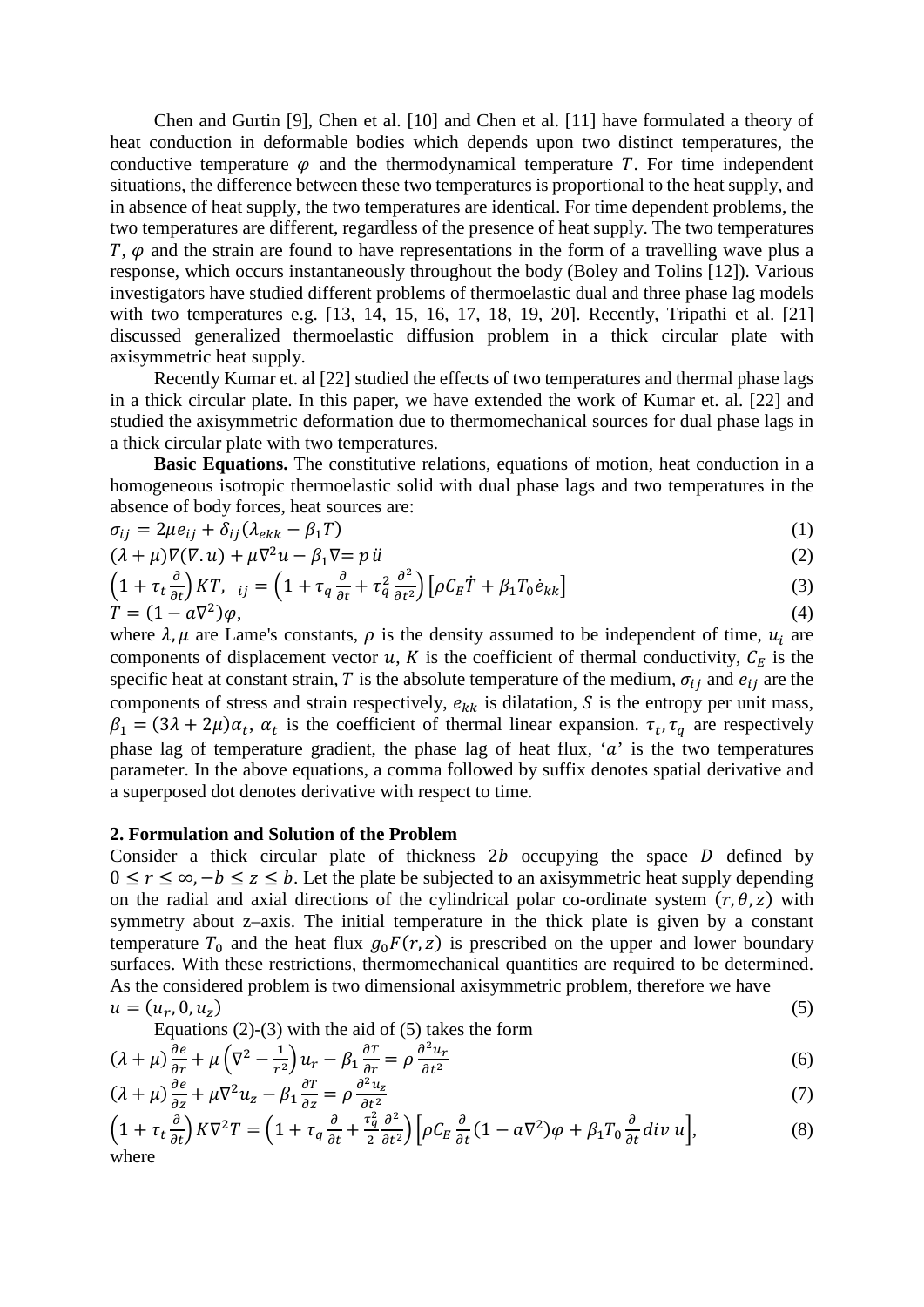$$
e = \frac{\partial u_r}{\partial r} + \frac{u_r}{r} + \frac{\partial u_z}{\partial z}, e_{rr} = \frac{\partial u_r}{\partial r}, e_{\theta\theta} = \frac{u_r}{r} + \frac{\partial u_\theta}{\partial \theta}, e_{zz} = \frac{\partial u_z}{\partial z}, e_{rz} = \frac{1}{2} \left( \frac{\partial u_r}{\partial z} + \frac{\partial u_z}{\partial r} \right)
$$
(9)  
To facilitate the solution, the following dimensionless quantities are introduced:

$$
r' = \frac{\omega_1^*}{c_1} r, z' = \frac{\omega_1^*}{c_1} z, (u'_r, u'_z) = \frac{\omega_1^*}{c_1} (u_r, u_z), t' = \omega_1^* t, (T', \varphi') = \frac{\beta_1}{\rho c_1^2} (T, \varphi)
$$
  
\n
$$
(\tau'_q, \tau'_t) = \omega_1^* (\tau_q, \tau_t), (\sigma'_{rr}, \sigma'_{\theta\theta}, \sigma'_{zz}, \sigma'_{rz}) = \frac{1}{\beta_1 \tau_0} (\sigma_{rr, \sigma_{\theta\theta}, \sigma_{zz}, \sigma_{rz})},
$$
  
\nwhere  $\omega_1^* = \frac{\rho c_E c_1^2}{K}$  and  $c_1^2 = \frac{\lambda + 2\mu}{\rho}$  (10)

In equations (6)-(8) and after that suppressing the primes and then applying the Laplace and Hankel transforms defined by:

$$
\hat{f}(r, z, s) = \int_0^\infty f(r, z, t) e^{-st} dt
$$
\n(11)

$$
\bar{f}(\xi, z, s) = \int_0^\infty \hat{f}(r, z, s) r J_n(r\xi) dr
$$
\n(12)

On the resulting quantities and simplifying we obtain:

$$
(D2 - \xi2 - ki2) \left( \overline{\varphi}_i^*, \overline{e}_i^* \right) = 0
$$
 (13)

The solution of (13) has the form:  $\nabla^2$  *A (C)* angle  $\theta$ 

$$
\bar{e}^* = \sum_{i=1}^2 A_i(\xi, s) \cosh(q_i z)
$$
\n
$$
\bar{\varphi}^* = \sum_{i=1}^2 d_i A_i(\xi, s) \cosh(q_i z),
$$
\n(14)\n(15)

where

$$
q_i = \sqrt{\xi^2 + k_i^2}, \ d_i = \frac{\tau_q^0 \xi_2}{\tau_q^0 \xi_1 - \xi_3 q_i^2}, \ \zeta_3 = \tau_2^0 \delta_1 - \tau_t^0 k, \ \tau_q^0 = 1 + s\tau_q + \frac{s^2 \tau_q^2}{2}, \ \tau_t^0 = 1 + s\tau_t
$$

$$
\zeta_1 = \frac{\rho C_E c_1^2}{\omega_1^*}, \ \zeta_2 = \frac{\beta_1^2 T_0}{\rho \omega_1^*} s, \ \delta_1 = \frac{a \omega_1^{*2}}{c_1^2}
$$

The inverse Hankel transform is given by the relation:

$$
\bar{f}(r, z, s) = H^{-1}\hat{f}(\xi, z, s) = \int_0^\infty \hat{f}(\xi, z, s)\xi J_0(r\xi)d\xi
$$
  
Applying inversion of Hankel transform on (14), and (15), we obtain:

$$
\bar{e} = \int_0^\infty \left[ \sum_{i=1}^2 A_i(\xi, s) \cosh(q_i z) \right] \xi J_0(\xi r) d\xi
$$
\n
$$
\bar{\varphi} = \int_0^\infty \left[ \sum_{i=1}^2 d_i A_i(\xi, s) \cosh(q_i z) \right] \xi J_0(\xi r) d\xi
$$
\n(17)

**Boundary Conditions.** We consider a thermal source and normal force of unit magnitude along with vanishing of shear stress components at the stress free surface  $z = \pm b$ . Mathematically, these can be written as:

$$
\frac{\partial \varphi}{\partial z} = \pm F(r, z) \tag{18}
$$

$$
\sigma_{zz} = H(t)f(r) \tag{19}
$$

$$
\sigma_{rz} = 0,\tag{20}
$$

where  $\sigma_{zz} = 2\mu e_{zz} + \lambda e - \beta_1 (1 - a\nabla^2)\varphi$ ,  $\sigma_{rz} = \mu e_{rz}$  (21) and  $H(t)$  is the Heaviside unit step function.

Applying Laplace transform and Hankel transforms defined by (11)-(12) on the boundary conditions (18)-(20), we obtain:

$$
\frac{d\overline{\varphi}}{dz} = \pm \overline{F}(\xi, z)
$$
(22)  

$$
\overline{\sigma}_{zz} = \frac{1}{s} \overline{f}(\xi)
$$
(23)  

$$
\overline{\sigma}_{rz} = 0
$$
(24)

Substituting the values of  $\bar{e}$  and  $\bar{\varphi}$  from equations (16) and (17) in the boundary conditions (22)-(24), and using equations (6)-(10), we obtain the displacement components, stress components, conductive temperature and temperature change as: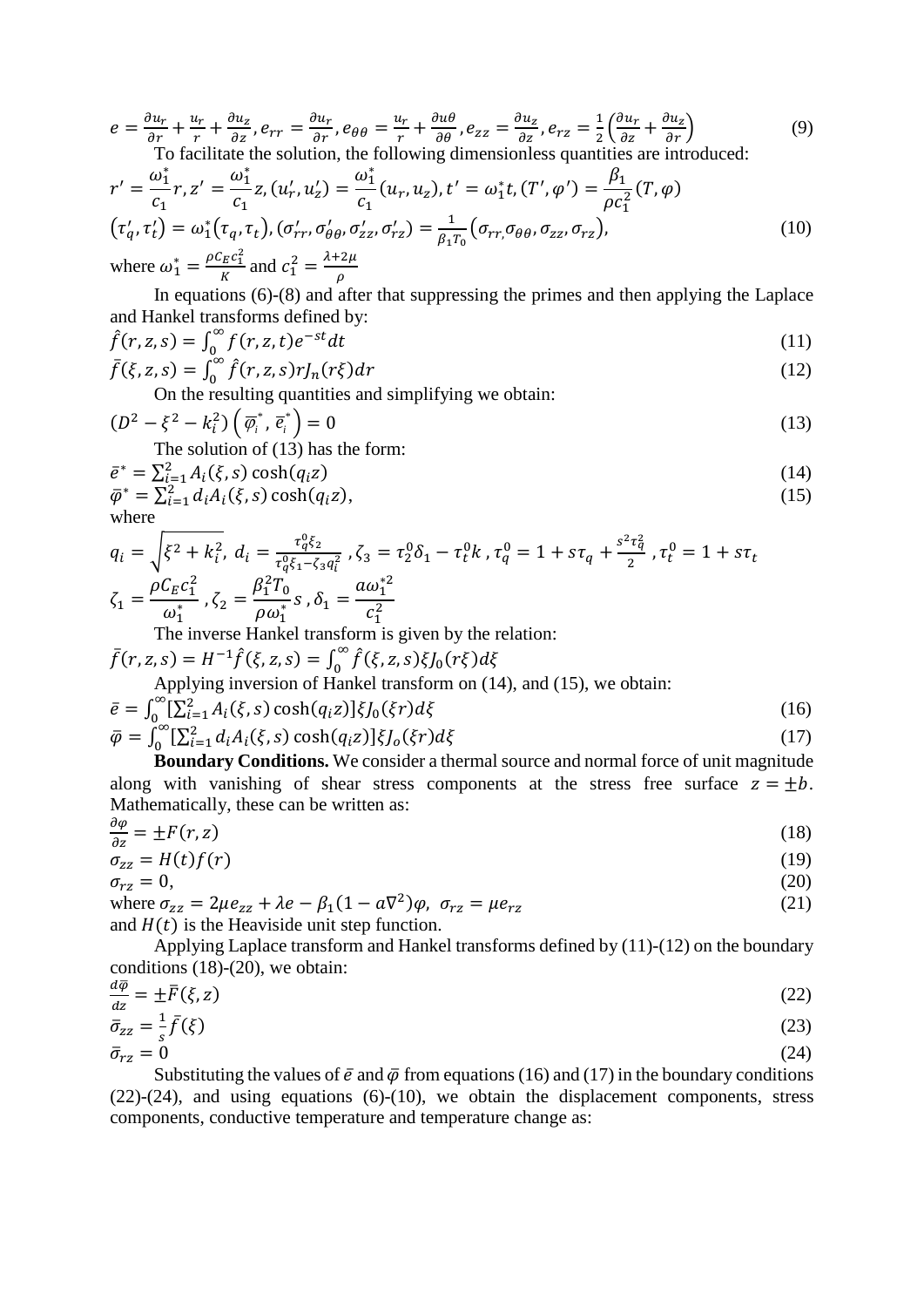$$
\bar{u}_r(r, z, s) = \int_0^\infty \frac{1}{\Delta} \left[ \Delta_3 \cosh(qz) \xi J_0(\xi r) + \sum_{i=1}^2 \Delta_i \left\{ \left( (-\eta_i + \mu_i) q_i^2 \xi^2 \cosh(q_i z) \right) J_1(\xi r) + \left\{ \delta_1 \mu_i \cosh(q_i z) \left( \frac{\xi^3}{r} J_2 - J_1 \left( \xi^4 - \frac{\xi^2}{r^2} + \xi^2 q_i^2 \right) + \frac{\xi^3}{r} J_0 \right) \right\} \right] d\xi
$$
\n(25)

$$
\bar{u}_z(r, z, s) = \int_0^\infty \frac{1}{\Delta} \left[ \Delta_3 \sinh(qz) \, \xi^3 f_0(\xi r) + \sum_{i=1}^2 \Delta_i \left\{ (-\eta_i + \mu_i) \sinh(q_i z) \xi f_0(\xi r) - \delta_1 \mu_i \sinh(q_i z) \left( \frac{\xi^2}{r} f_2 - f_1 \left( \xi^3 - \frac{\xi}{r} + \xi q_i^2 f_0 \right) \right) \right\} \right] d\xi \tag{26}
$$

$$
\bar{\sigma}_{zz} = \frac{2\mu}{\Delta\beta_1 r_0} \int_0^\infty \left[ \xi J_0(\xi r) \{ \xi^2 \Delta_3 \cosh(qz) + (\sum_{i=1}^2 (-\eta_i + \mu_i) q_i^2 - \zeta d_i + \lambda') \Delta_i \cosh(q_i z) \} - \right. \\
\left. \sum_{i=1}^2 \left\{ \delta_1 (\mu_i q_i - \zeta d_i) \Delta_i \cosh(q_i z) \left( \xi^3 J_0(\xi r) - J_1(\xi r) \left( \frac{\xi - 1}{r} \right) + \xi q_i^2 J_0(\xi r) \right) \right\} \right] d\xi \tag{27}
$$

$$
\bar{\sigma}_{rz} = \frac{\mu}{2\Delta\beta_1 T_0} \int_0^\infty \left[ \xi^2 J_1(\xi r) \left\{ \left( \frac{q^2 - \xi^2}{q} \right) \Delta_3 q \sinh(qz) + 2 \sum_{i=1}^2 (\eta_i - \mu_i) q_i \Delta_i \sinh(q_i z) \right\} + \sum_{i=1}^2 \delta_1 \mu_i \Delta_i \sinh(q_i z) \left\{ \left( q_i \left( \frac{\xi^3}{r} J_2(\xi r) \right) - J_1(\xi r) \left( \xi^4 + q_i^2 \xi^2 + \frac{4}{\xi^2 r^2} + q_i^2 \xi \right) + \left( \frac{2}{\xi r} - \xi^4 - \frac{4}{\xi^2 r^2} \right) \right\} \right]
$$

$$
\frac{\xi^2(\xi-1)}{r} + q_i^2 \xi^2 \left( \int_0^{\xi} f(x) \right) \left\{ d\xi \right\} \tag{28}
$$

$$
\bar{\varphi} = \int_0^\infty \frac{1}{\Delta} \{ \sum_{i=1}^2 d_i \Delta_i(\xi, s) \cosh(q_j z) \} \xi J_0(\xi r) d\xi
$$
\n(29)

$$
\overline{T} = \int_0^\infty \frac{1}{\Delta} \left\{ \sum_{i=1}^2 \left( d_i \Delta_i(\xi, s) \cosh(q_i z) \begin{bmatrix} \xi J_0(\xi r) (1 + \delta_1 q_i^2 - \delta_1 \xi) + \\ J_1(\xi r) \delta_1 \xi \left( 1 - \frac{1}{r} \right) \end{bmatrix} \right) d\xi,
$$
\nwhere\n
$$
\tag{30}
$$

where

$$
\Delta = -\frac{2\mu}{\beta_1 T_0} \cosh(qb) (\Delta_{11}\Delta_{32} - \Delta_{12}\Delta_{31}) + \sinh(qb) (\Delta_{11}\Delta_{22} - \Delta_{12}\Delta_{21})
$$
  
\n
$$
\Delta_1 = g_0 \bar{F}(\xi, z) (\Delta_{21}\Delta_{32} - \Delta_{22}\Delta_{31}) - \bar{f}(\xi) (\Delta_{11}\Delta_{32} - \Delta_{12}\Delta_{31})
$$
  
\n
$$
\Delta_2 = -g_0 \bar{F}(\xi, z) (\frac{2\mu}{\beta_1 T_0} \cosh(qb) \Delta_{32} - \Delta_{22} \sinh(qb)) + \frac{1}{s} \bar{f}(\xi) (-\Delta_{12} \sinh(qb))
$$
  
\n
$$
\Delta_3 = g_0 \bar{F}(\xi, z) (\frac{2\mu}{\beta_1 T_0} \cosh(qb) \Delta_{31} - \Delta_{21} \sinh(qb)) + \frac{1}{s} \bar{f}(\xi) (\Delta_{11} \sinh(qb)) z
$$
(31)  
\nand

$$
\Delta_{1i} = d_i q_i \sinh(q_i b), \ \Delta_{2i} = \left( (\mu_i - \eta_i) q_i^2 - \delta_1 \mu_i q_i - \zeta d_i (1 + \delta_1) + \lambda^0 \right) \cosh(q_i b)
$$
\n
$$
\Delta_{3i} = (2(\eta_i - \mu_i) q_i + \delta_1 \mu_i) \sinh(q_i b), \ i = 1,2 \tag{32}
$$

**Applications.** As an application of the problem, we take the source functions as:  

$$
F(r, z) = z^2 e^{-\omega r} \text{ and } f(r) = H (a - r)
$$
(33)

Applying Laplace and Hankel Transforms defined by (11)-(12) on (33), we obtain:  
\n
$$
\bar{F}(\xi, z) = \frac{z^2 \omega}{(\xi^2 + \omega^2)^{3/2}}
$$
\n(34)  
\n
$$
\bar{f}(\xi) = \frac{a J_1(\xi a)}{\xi}
$$
\n(35)

Making use of the values of  $\bar{F}(\xi, z)$  and  $f(\xi)$  from (34) and (35) in (25)-(30), one can obtain the displacement components, stress components, conductive temperature and temperature change for thermomechanical sources.

**Particular Cases.** (1) In the limiting case  $a \rightarrow 0$  in equation (25)-(30), yields the expressions for displacements and stresses, conductive temperature and temperature change for dual-phase-lag thermoelastic solid without two temperatures. These results are similar if we solve the problem directly.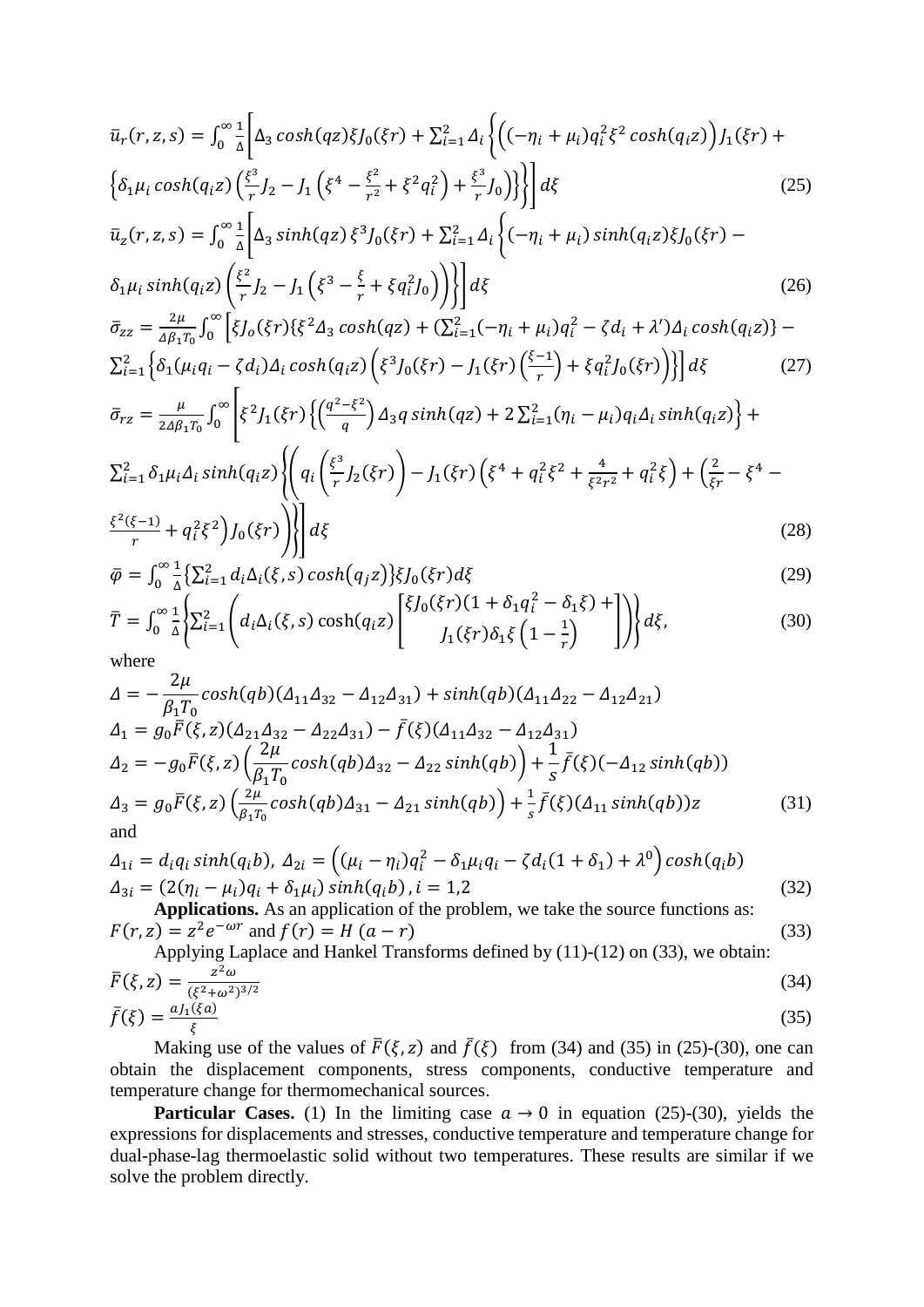(2) If  $\tau_q = \tau_t = 0$  we obtain the corresponding expressions for thermoelasticity with two temperatures model .

(3) If  $\tau_a = 0$  then the corresponding expressions for dual phase lag thermal model (DPLT) model reduce to single-phase-lag thermal model (SPLT) with two temperatures.

**Numerical Inversion of Transforms.** To obtain the solution of the problem in physical domain, we must invert the transforms in (25)-(30) for all the theories. Here the displacement components, normal and tangential stresses, temperature change, chemical potential and mass concentration are functions of z. We first invert the Hankel transform, which gives the Laplace transform expression  $f(r, z, s)$  of the function  $f(r, z, t)$  as:

$$
\bar{f}(r, z, s) = \int_0^\infty \eta \hat{f}(\eta, z, s) J_n(\eta r) d\eta
$$
\n(36)

Now for fixed values of  $\eta$ ,  $r$  and zthe function  $f(r, z, s)$  in (36) can be considered as the Laplace transform  $\bar{g}(s)$  of the same function  $g(t)$ . Following Honig and Hirdes [23], the Laplace transform function  $\bar{g}(s)$  can be inverted as given below:

$$
g(t) = \frac{1}{2\pi i} \int_{C-i\infty}^{C+i\infty} e^{st} \bar{g}(s) ds,
$$
\n(37)

where C is an arbitrary real number greater than all the real parts of the singularities of  $\bar{g}(s)$ . Taking  $s = C + iy$ , we get:

$$
g(t) = \frac{e^{ct}}{2\pi} \int_{-\infty}^{\infty} e^{ity} \bar{g}(C+iy) dy,
$$
\n(38)

Now, taking  $e^{-ct}g(t)$  as  $h(t)$  and expanding it as Fourier series in [0.2L] we obtain approximately the formula Honig and Hirdes [23]:

$$
g(t) = g_{\infty}(t) + E_D \tag{39}
$$
\n
$$
g(t) = (C/2) + \nabla^{\infty} \quad C \quad \text{for } 0 \le t \le 3I \tag{40}
$$

$$
g_{\infty}(t) = (C_0/2) + \sum_{k=1}^{\infty} C_k
$$
, for  $0 \le t \le 2L$  (40)  
and

$$
C_k = (e^{Ct}/L)Re[e^{ik\pi t/L}\bar{g}(C + (ik\pi/L))]
$$
\n(41)

 $E<sub>D</sub>$  is the discretization error that can be made arbitrarily small by choosing a large enough C. The values of C and L are chosen according to the criteria outlined by Honig and Hirdes [23].

Since the infinite series in  $(40)$  can be summed up only to a finite number of N terms, the approximate value of  $g(t)$  becomes:

$$
g_N(t) = (C_0/2) + \sum_{k=1}^{N} C_k, \text{ for } 0 \le t \le 2L
$$
 (42)

We now introduce a truncation error  $E_T$  that must be added to the discretization error to produce the total approximate error in evaluating  $g(t)$  using the above formula. Two methods are used to reduce the total error. The discretization error is reduced by using the 'Korrecktur' method Honig and Hirdes [23] and then the ' $\varepsilon$ -algorithm' is used to reduce the truncation error and hence to accelerate the convergence. The Korrecktur method formula, to evaluate the function  $g(t)$  is:

 $g(t) = g_{\infty}(t) - e^{-2CL} g_{\infty}(2L + t) + E'_D,$ where  $|E_D'| \ll |E_D|$  Honig and Hirdes [23].

Thus the approximate value of  $g(t)$  becomes:

$$
g_{N_k}(t) = g_N(t) - e^{-2CL} g_{N'}(2L + t),
$$
  
where *N'* is an integer such that *N'* < *N*. (43)

We shall now describe the  $\varepsilon$ -algorithm, which is used to accelerate the convergence of the series in (42). Let N be an odd natural number and  $s_m = \sum_{k=1}^m C_k$  be the sequence of partial sums of (42). We define the  $\varepsilon$ -sequence by:

$$
\varepsilon_{0,m} = 0, \varepsilon_{1,m} = s_m, \varepsilon_{n+1,m}\varepsilon_{n-1,m+1} + \frac{1}{\varepsilon_{n,m+1} - \varepsilon_{n,m}}; n, m = 1,2,3
$$
\n(44)

It can be shown that Honig and Hirdes [23], the sequence  $\varepsilon_{1,1}, \varepsilon_{3,1}, \ldots, \varepsilon_{N,1}$  converges to  $g(t) + E_D - (C_0/2)$  faster than the sequence of partial sums  $s_{m}$ ,  $m = 1,2,3$ . The actual procedure to invert the Laplace transform consists of (43) together with the  $\varepsilon$ -algorithm.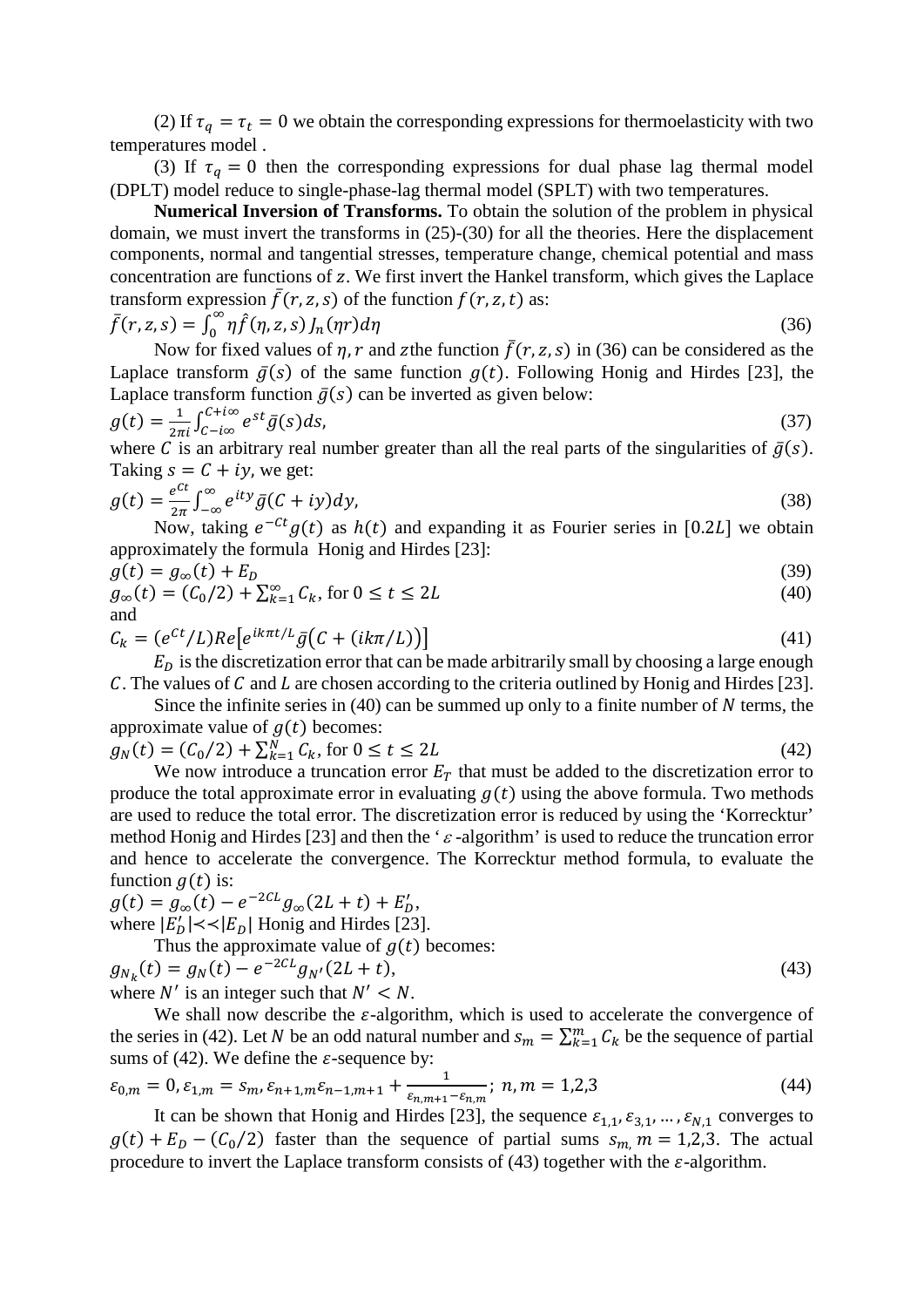The last step is to calculate the integral in equation (36). The method for calculating this integral is described by Press et al. [24]. It involves the use of Romberg's integration with adaptive step size. This also uses the results from successive refinements of the extended trapezoidal rule followed by extrapolation of the results to the limit when the step size tends to zero.

# **3. Numerical Results and Discussion**

The mathematical model is prepared with copper material for the purpose of numerical computation. The material constants for the problem are taken from Dhaliwal and Singh [25]  $\lambda = 7.76 \times 10^{10} N m^{-2}, \mu = 3.86 \times 10^{10} N m^{-2}, K = 386 J K^{-1} m^{-1} s^{-1}$  $\beta_1 = 5.518 \times 10^6 N m^{-2} deg^{-1}, \rho = 8954 K g m^{-3}, \alpha = 1.2 \times 10^4 m^2 s^{-2} k^{-1}$  $b = 0.9 \times 10^6 \frac{m^5}{k a s}$  $\frac{1}{2\,g s^2}$ , D = 0.88 × 10<sup>-8</sup>  $kgs/m^3$  ,  $\beta_2 = 61.38 \times 10^6 N m^{-2} deg^{-1}$  $T_0 = 293K$ ,  $C_F = 383.1$   $\frac{1}{kg^{-1}k^{-1}}$ 

The graphical representation has been given to study the effect of phase lags and two temperatures on the various quantities for the range  $0 \le r \le 10$ .

In all the figures, solid line with  $(a = 0.08, t = 0.2)$  and without centre symbols  $(a = 0, t = 0.2)$  corresponds to the dual-phase-lags thermoelastic with and without two temperatures. Small dash line with  $(a = 0.08, t = 0.4)$  and without centre symbols  $(a = 0,$  $t = 0.4$ ) corresponds to the dual-phase-lags thermoelastic with and without two temperatures.

Figure 1 exhibits variations of radial displacement  $u_r$  with distance r. Near the loading surface, there is a sharp decrease for the range  $0 \le r \le 2$  and behaviour is oscillatory for the rest corresponding to all the cases with amplitudes of oscillations decreasing as  $r$  increases. Amplitude of oscillation is more with two temperatures than without two temperatures. For  $a = 0$ , small variations near zero are observed for  $t = 0.2$  and  $t = 0.4$ .

Figure 2 shows variations of axial displacement  $u<sub>z</sub>$  with distance r. Here behaviour is oscillatory for the whole range except for  $0 \le r \le 1.5$ , as for this range, there is a sharp decrease. Maximum variations are observed corresponding to  $a = 0, t = 0.2$  for the range  $0 \le r \le 4$ . As r diverges from point of application of source, variations start decreasing.

Figure 3 shows variation of vertical stress  $\sigma_{zz}$  with distance r. We find that there is a sharp increase for the range  $0 \le r \le 3$  for all the cases and similar oscillatory trend is observed afterwards. Small variations near zero are noticed for the range  $5 \le r \le 10$ . Figure 4 gives variations of shear stress  $\sigma_{rz}$  with distance r. It is evident from this figure that the behaviour is descending oscillatory with a sharp decrease for the range  $0 \le r \le 2$ . For  $a = 0$ , more variations are noticed.

Figure 5 gives variations of conductive temperature  $\varphi$  with distance r. Here, we notice that either there are sudden increases and decreases or there are small variations. Here descents are observed at the points  $r = 0.5$  and  $r = 2.5$  and hikes are observed at the points  $r = 6.5$  and  $r = 9$  for all the cases. Figure 6 exhibits variations of temperature change T with displacement r. Here there is a descent at the point  $r = 0.5$  and hikes at the points  $r = 2.5$ ,  $r = 4.5$ ,  $r = 6.5$ and a small descent is observed at  $r = 9$  and small variations are noticed for the remaining range except the small neighbourhoods of these points.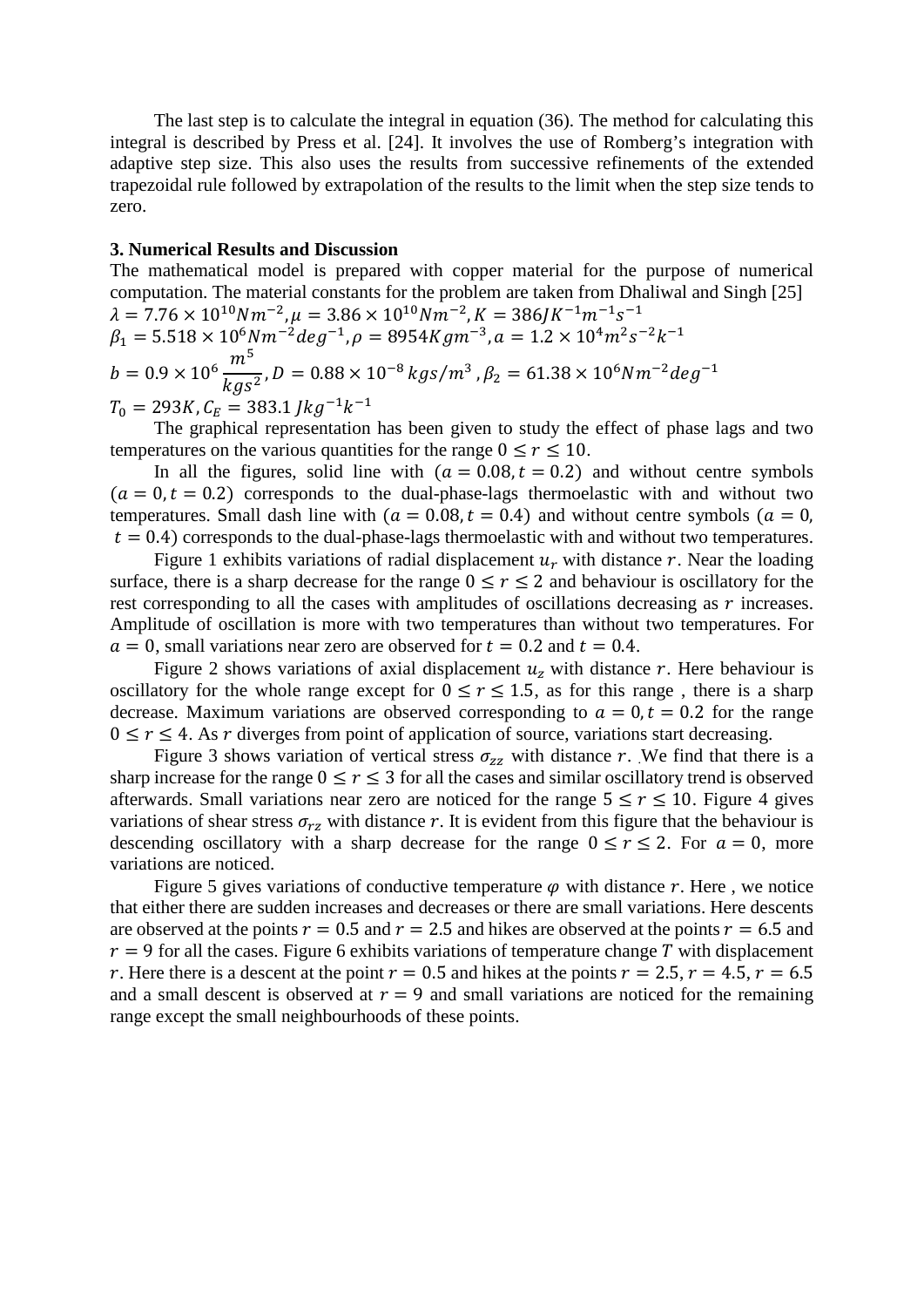



**Fig. 2**. Variations of axial displacement  $u_z$  with distance  $r$ .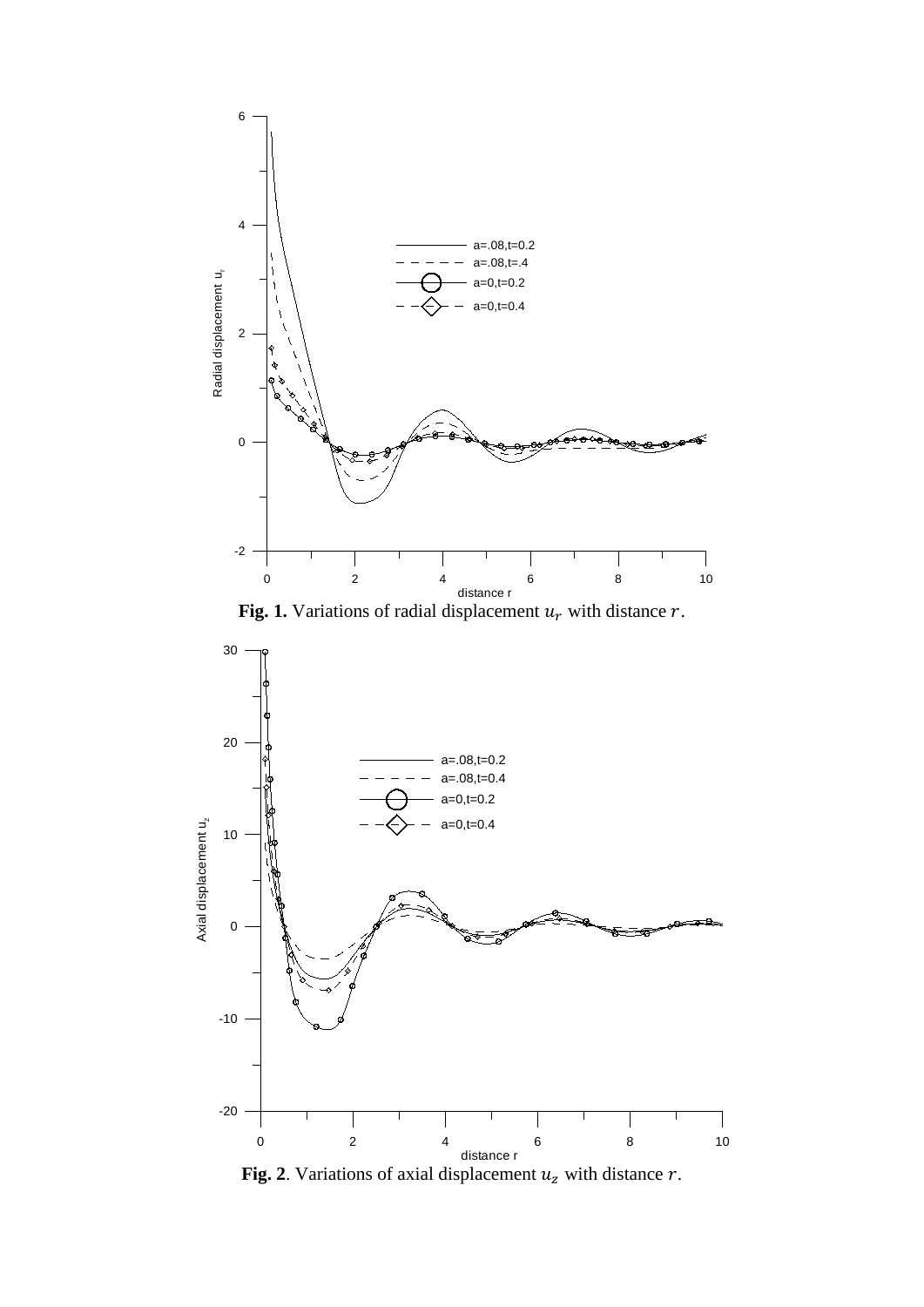

Fig. 3. Variation of normal stress component  $\sigma_{zz}$  with distance  $r$ .



Fig. 4. Variations of shear stress component  $\sigma_{rz}$  with distance  $r$ .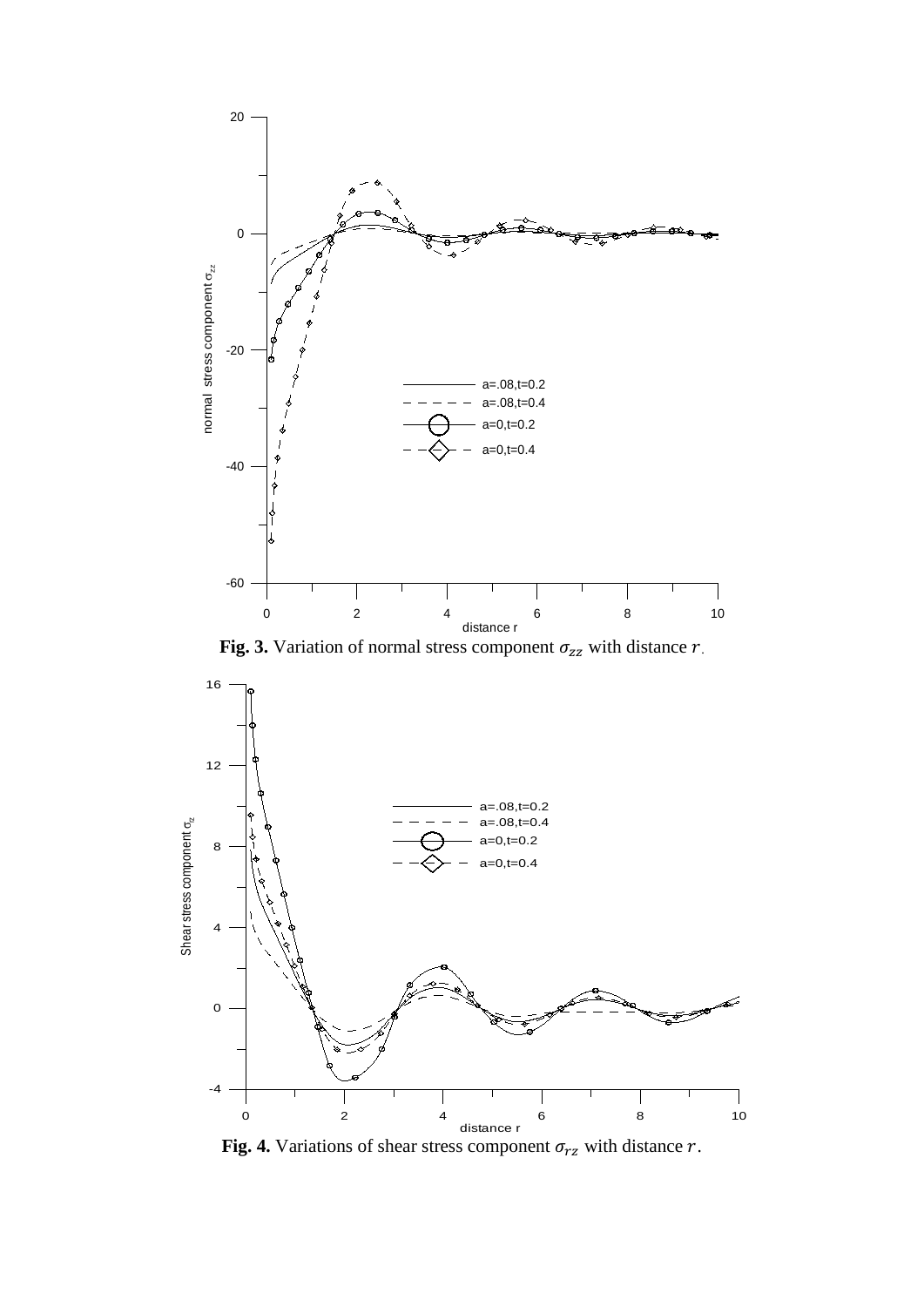





Fig. 6. Variations of temperature change  $T$  with distance  $r$ .